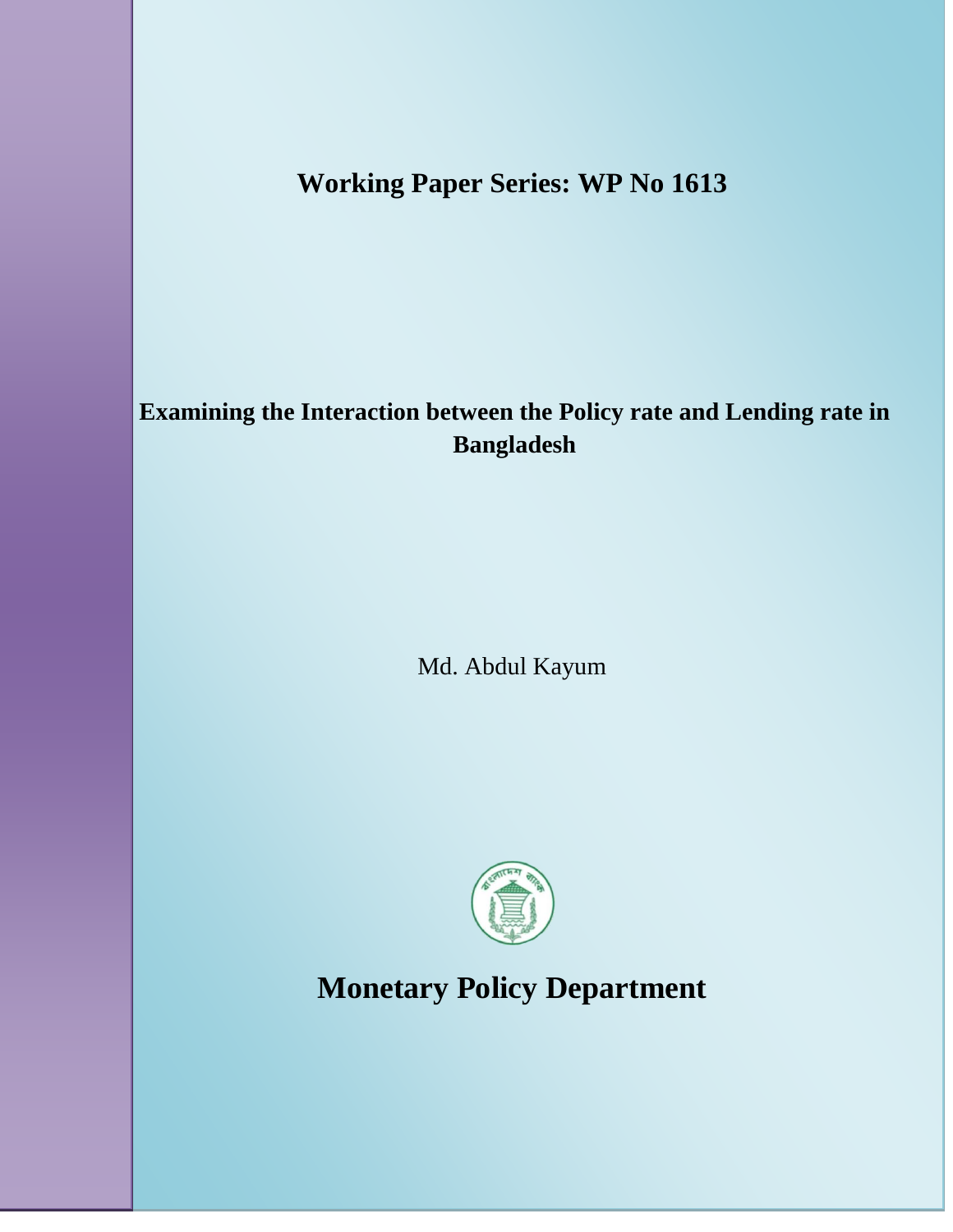# **Examining the Interaction between the Policy rate and Lending rate in Bangladesh**

Md. Abdul Kayum\*

#### **Abstract**

Whether the policy rate influences lending rate in Bangladesh has been an inconclusive area. This paper intends to examine the interaction between the repo rate and lending rate. Using monthly data from June 2011 to June 2016, this paper finds that there is a positive relationship between the lending rate and repo rate. However, there is an asymmetry in this relationship. Banks' lending rate affects the repo rate significantly in the positive direction but the repo rate does not affect lending rate in a significant way. This finding challenges the conventional belief that policy rates of the central bank influence the market lending rates in the same direction.

JEL code: E49, E50, E52. Keywords: Policy rates, repo rate, reverse repo rate, lending rate, impulse responses.

<sup>\*</sup> Deputy General Manager, Monetary Policy Department. The author would like to thank Biru Paksha Paul, Md. Akhtaruzzaman and Anupam Das for their valuable comments and suggestions. The author would also like to thank Md. Omor Faruq for his technical assistance. However, the views expressed here are the author's own and do not necessarily reflect that of Bangladesh Bank. All comments are welcome at [abdul.kayum@bb.org.bd.](mailto:abdul.kayum@bb.org.bd)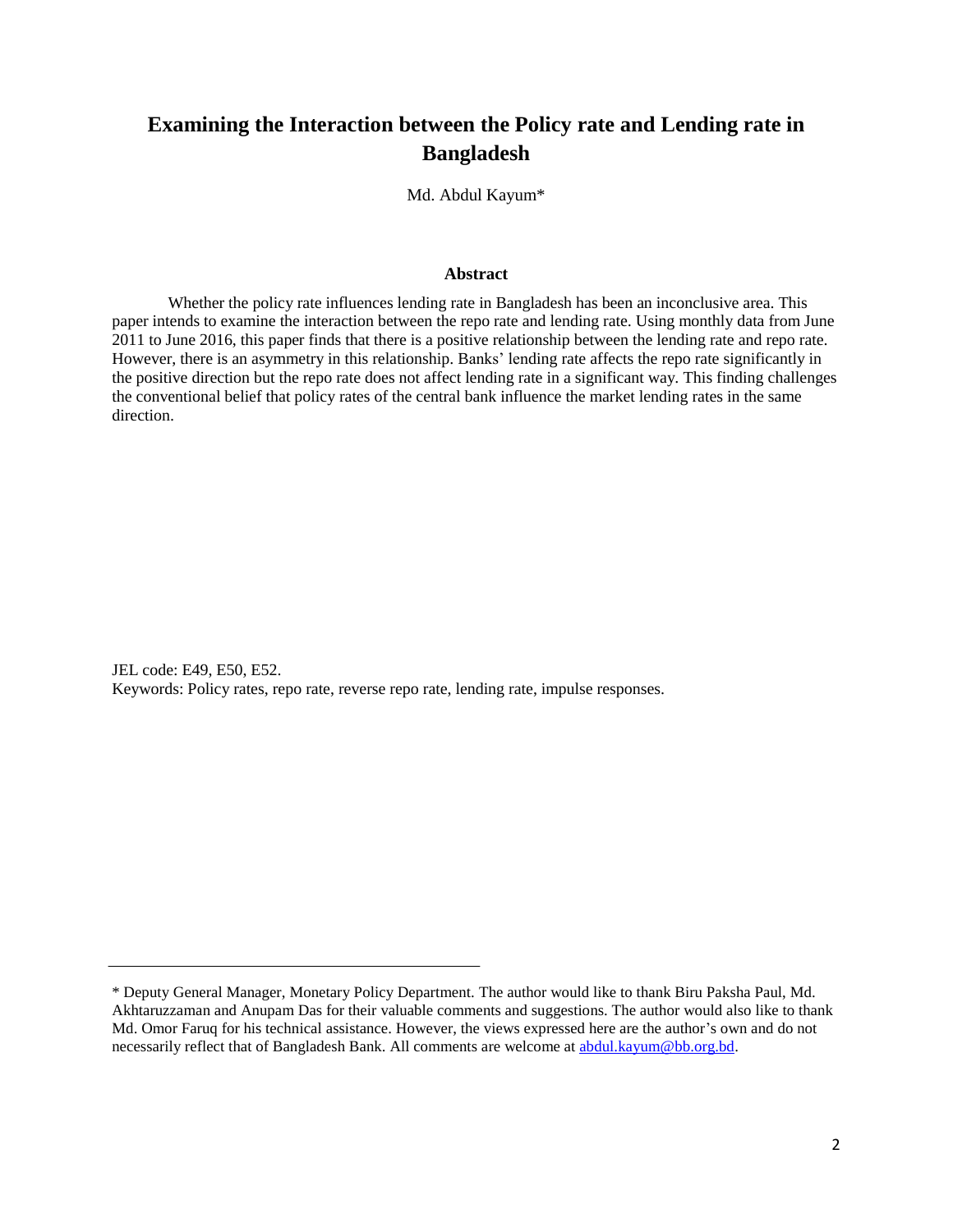### **I. Introduction**

The repo rate and reverse repo rate have been introduced in Bangladesh in 2003. These are modern tools of monetary policy used in various countries. Primarily these rates would be determined on the market basis in Bangladesh. Later on (2008) these are fixed by the monetary authority of Bangladesh i.e. Bangladesh Bank (BB). The central bank changes these rates depending on the stance of monetary policy which would be followed in the near future. By doing this, Bangladesh Bank tries to give a signal to the money market players.

The repo (stands for Repurchase Agreement) is a money market instrument which enables collateralized short term borrowing and lending through operations in debt instruments. In a repo transaction, there are two legs viz. selling of the security and repurchase of the same. A reverse repo is the mirror image of the repo. For reverse repo, securities are mortgaged with the lender with a simultaneous commitment to pay back. Modus operandi of repo transactions between the central bank and the scheduled banks are different from that between a scheduled bank and another i.e. inter-bank repo. Here we will deal with the first one, meaning repo transactions between BB and scheduled banks along with non-bank financial institutions.

The repo rate is the rate at which banks borrow money from the central bank, BB, for overnight (1-7 days for covering holidays) by mortgaging their securities (financial assets) to BB with an agreement to repurchase it at a maturity date. It is as like as borrowing money from a money lender by keeping something to him as collateral and later on buying it back at a pre-determined rate. The rate at which banks/financial institutions borrow funds from BB to meet short term requirements is called the repo rate. If BB wants to make more expensive for the banks to borrow money, it increases the repo rate and vice versa.

The reverse repo rate is exactly the opposite of the repo rate. The rate at which BB borrows money from the banks (or banks lend money to BB) for policy purposes is termed as the reverse repo rate. BB uses this tool when it feels that there is too much liquidity/money floating in the banking system. If the reverse repo rate is increased, BB has to mop up money from the banks at a higher rate than earlier. As a result, banks will prefer to keep their money with BB (which is absolutely risk free) instead of lending it out. No securities are collateralized. The repo rate, therefore, signifies the rate at which liquidity is injected while the reverse repo rate signifies the rate at which BB absorbs liquidity from the money market/banks.

# **II. Monetary Policy Framework in Bangladesh**

Every central bank pursues a framework which refers to a logical and sequential set of actions that a central bank has to design, where the instruments and goals are at the two ends with the targets (operating and intermediate) being in between. Actually central banks take policy framework as a strategy so that it becomes easier to reach the final target/goal. Basically there are four types of monetary policy framework which have been pursued by various central banks viz. Exchange rate targeting, monetary targeting, interest rate targeting and inflation targeting.

As stated in the preamble of the Bangladesh Bank Order 1972 amended in 2003, the objective of monetary policy of Bangladesh is to stabilize domestic monetary value (i.e. low inflation) and maintain a competitive external par value of the Bangladesh Taka towards fostering growth and development of country's resources in the best national interest. BB conducts its monetary policy within the monetary policy framework which refers to a logical and sequential set of actions that a central bank has to design, where the instruments and goals are at the two ends with the targets (operating and intermediate) being in between.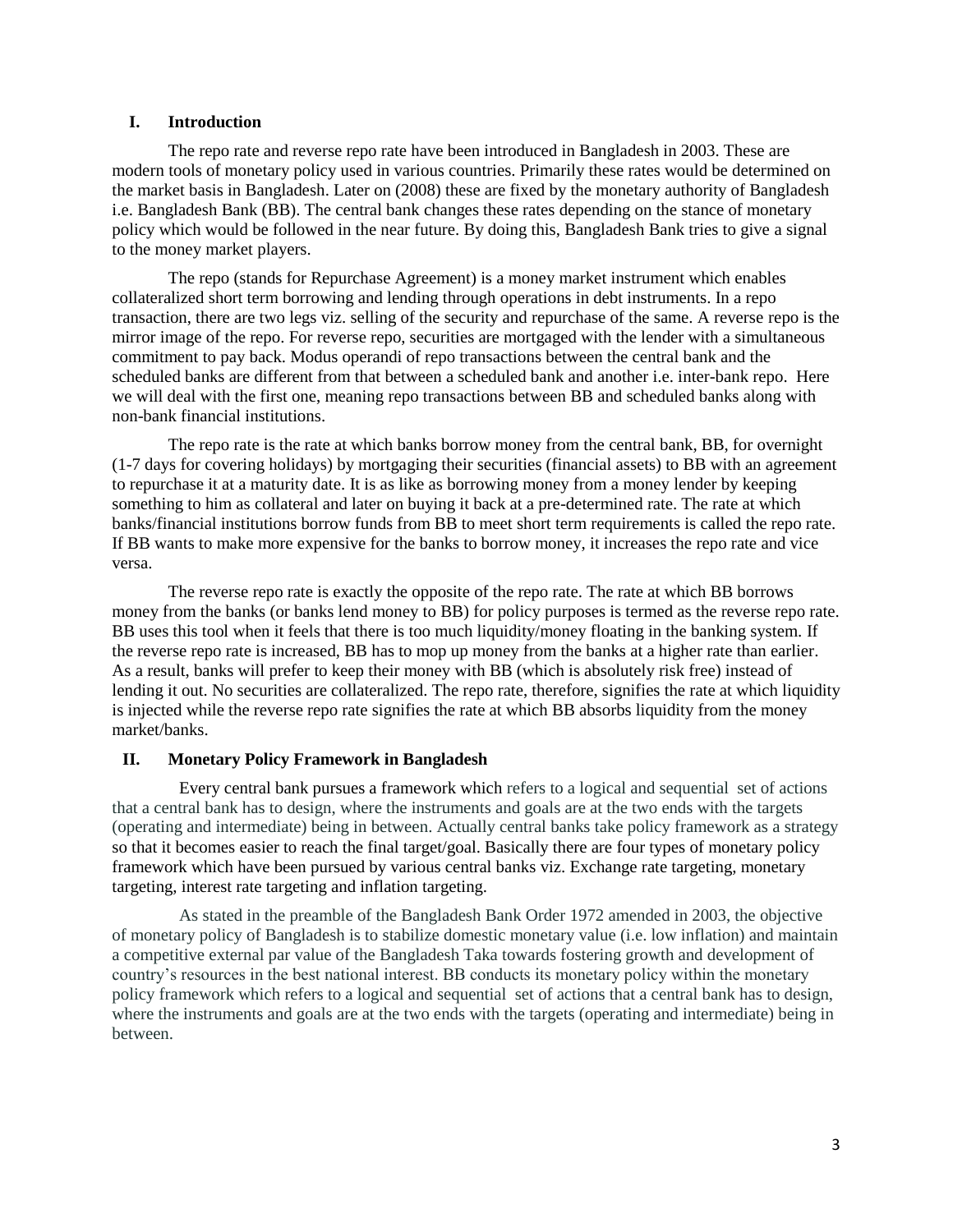#### **Intermediate Target**

Bangladesh Bank has been following a monetary targeting framework delineating the broader monetary aggregates in line with an indicative growth target of broad money stock  $(M_2)$  for the next fiscal year. Broad money  $(M_2)$  growth is the intermediate target of the monetary policy of Bangladesh. The  $M_2$ growth is projected on the basis of Quantity Theory of Money (QTM) where projected real GDP growth, CPI inflation and change in income velocity are mainly taken in consideration. The broader component of  $M<sub>2</sub>$  viz. net foreign assets and government borrowings from the banking system are calculated on the basis of projected balance of payments position and the fiscal deficits estimates set in the national budget respectively.

# **Operating Target**

BB uses the reserve money (operational target) program to target a growth path for broad money (intermediate target) consistent with the projected rate of GDP growth and inflation. Annual monetary program is continually monitored and adjusted in light of unfolding events. The actual developments are also closely monitored to keep in line with the program. Tracking the monetary program and its components on a regular basis allows BB to monitor the growth rates of currency in circulation and demand deposits as early indicators of inflationary bias. Similarly, growth of domestic credit against the program target and rate of deposit mobilization indicate prevalence of excess demand induced by inflationary expectation. Apart from these slope of yield-curve, exchange rate, asset prices etc. are also monitored by the BB to assess market demand for liquidity and the inflationary expectation in the economy. Such a regular scrutiny allows BB to follow up with corrective measures as appropriate with a timely manner.

#### **III. Monetary Policy Instruments**

In order to keep the monetary growth in line with the desired path monetary policy instruments presently being used by Bangladesh Bank are: a) open market operation through Treasury Bills & Bonds, Repo, reverse Repo; BB bills (7-day, 14-day and 30-day); b) variation in reserve ratios; d) discount /bank rate; and e) moral suasion. Apart from this, Government backed Islamic Investment Bonds (GIIBs) are also traded for shariah compliant Islamic banks. Through open market operation BB targets available liquidity flow in the market, routinely mop-up excess liquidity and inject it as necessary. Auctions of repo and reverse repo generally held on daily basis while that of BB bills are held on weekly basis. But, now auctions of BB bills are also held regularly on daily basis. Variation in reserve ratios (i.e. CRR and SLR), which are primarily used to influence the quantity of credit available in the banking system, are used infrequently.

#### **Repo rate and its impacts**

Various monetary policy instruments or tools used in Bangladesh have already been discussed. To get the full benefit/advantages of policy tools, money market needs to be fully competitive and transmission channels must be strengthened. Besides, all monetary tools need to be used in tandem. Reserve Bank of India changes its policy rates and other tools simultaneously. Policy rates work mainly in two ways: a) by changing the cost of fund of banks and b) by changing the stakeholders' perception i.e. through expectation channel. Sometimes, repo rate is lowered but the banks are not fund receiver from central bank as they are awash with excess liquidity. Under this circumstance, lowering repo rate will not directly influence the cost of banks fund. So, interest rate channel does not work here effectively. However, banks are induced to bring down their lending rate following the decrease of repo rate as it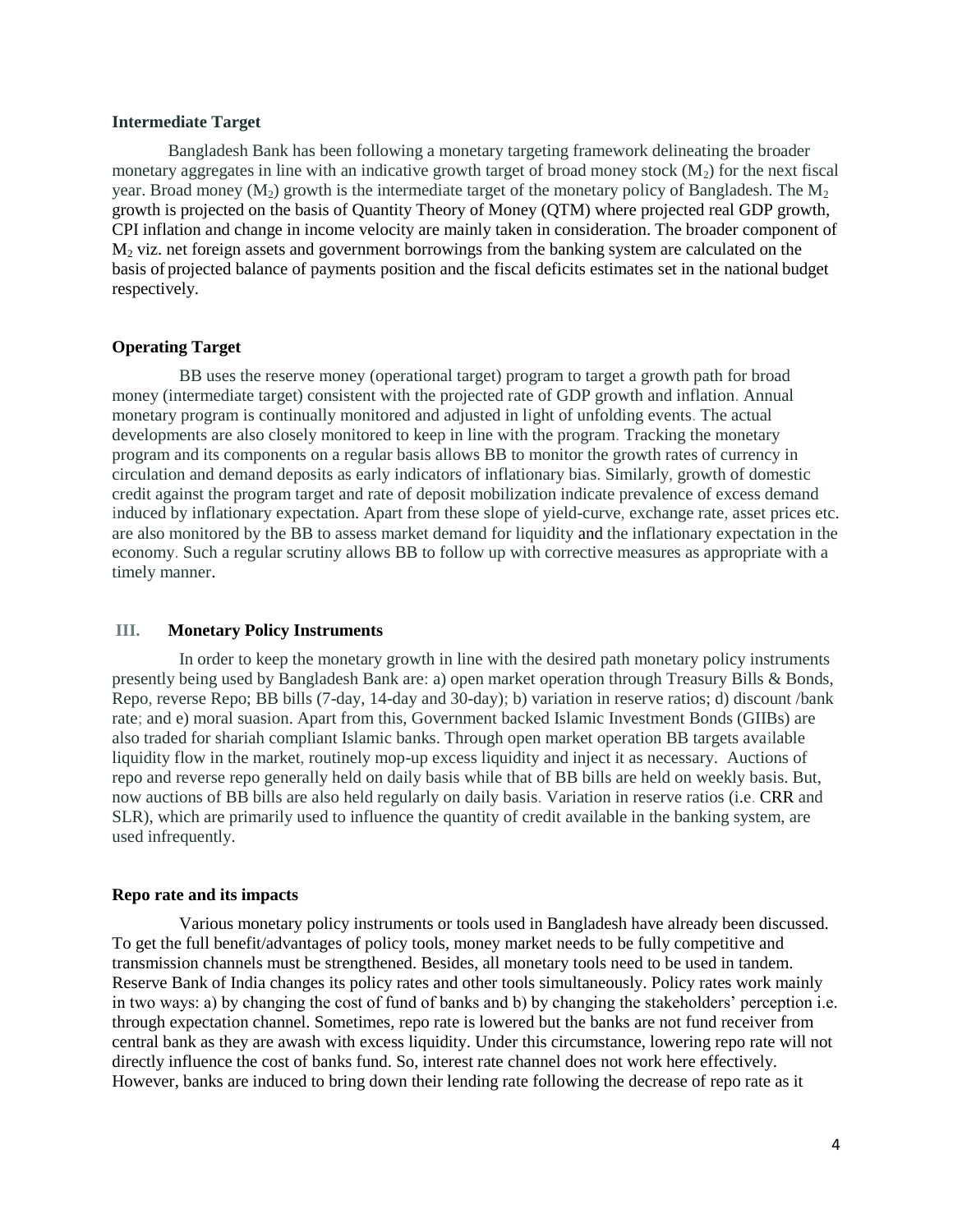simply gives a signal of easy monetary policy stance for near-term. Moreover, if all other monetary tools are used simultaneously, changing policy rates could bring about better desired result.

# **Literature Review**

 The literature on the pass-through of monetary policy to lending rate is vast. However, some of them are reviewed here. The early contribution by Borio and Fritz (1995) found that the degree of competition and the structural characteristics of the banking systems are key ingredients of the transmission of monetary policy to lending rates.

Leonardo Gambacorta, Anamaria Illes and Marco J Lombardi (2014) worked on the transmission of policy rates to lending rates. They found that the policies implemented by central banks of major advanced economies managed to lower lending rates to non-financial firms in the post Great Recession only to a smaller extent than in the past: a strong increase in the mark-up between the lending rate and the policy rate emerged since September 2008. The lesser pass-through seems to be related in part to the higher premium for risk required by banks and by the worsening of their financial conditions as well.

Anamaria Illes, Marco Lombardi, and Paul Mizen (2015) also tried to investigate the causes for diverging lending rates from policy rates after the financial crisis. The found three reasons as to why lending rates do not reflect the behaviour of policy rates in the post crisis period. First, the policy rate is a short-term rate while the lending rates to business and households normally reflect longer term loans. The spread between the lending and policy rates therefore reflects the maturity risk premium alongside other factors that determines the transmission of policy to lending rates. Second, if the maturity risk premium is corrected using an appropriately adjusted swap rate, the adjusted policy rate is not the marginal cost of funds for banks. Third, banks obtain funds from a variety of sources including retail deposits, senior unsecured or covered bond markets and the interbank markets, and these differ in nature from policy rates since they comprise a range of liabilities of differing maturities and risk characteristics.

Kwapil and Scharler ( 2006) surveyed empirical evidence on the limited pass-through from policy to retail interest rates suggesting that while the pass-through is incomplete in the euro area as well as in the U.S.A., it appears to be higher in the U.S.A. They said that if the pass-through is incomplete, policy rates have to respond by even more to compensate for the smoothing of retail rates.

Xu and Chen (2011) examined the impact of key monetary policy variables on the real estate price growth dynamics in China and found that the monetary policy is effective in transmitting the policy rates to the real estate price growth through bank lending rates, which in turn influence aggregate domestic demand, investment, and eventually output.

Fuertes, Heffernan, and Kalotychou (2010) had a study on the response of banks to the changes in central bank rates. They found that the policy rates impacted the lending and deposit rates in an asymmetric order and the adjustment speed is time-varying. The size of the policy rate change also impacts the adjustment speed.

Leuvensteijn, Sorensen, Bikker, and Van Rixtel (2013) carried out a study on the impact of loan market competition on the interest rates applied by euro area banks to loans and deposits during the 1994- 2004 period. They found evidence that stronger competition implies significantly lower spreads between bank and market interest rates for most loan market products.

De Bondt (2005) worked on interest rate pass-through for the Euro area. The finding of the paper suggests that the pass-through of official interest to market interest rates is incomplete for money market interest rates upto three months, but not for market interest rates with longer maturities. Furthermore, the immediate pass-through of changes in market interest rates to bank deposit and lending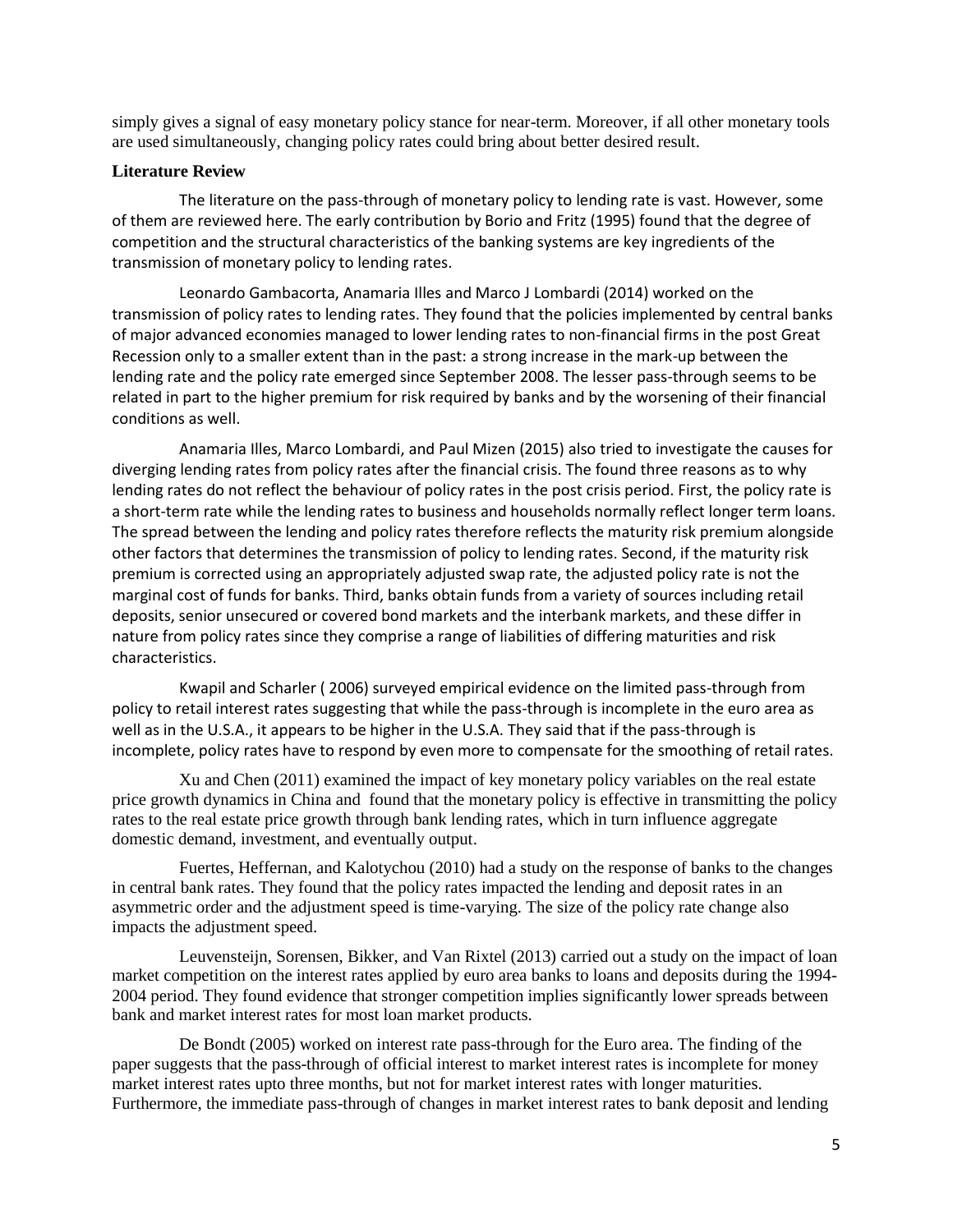rates is found to be at most 50%, whereas the final pass-through is typically found to be close to 100%, in particular for lending rates.

In most previous studies like Payne and Waters (2008), Wang and Lee (2009), Wang and Thi (2010), and Taj et al (2012) it is found that the bank lending rate tends to adjust faster when there is an increase than when there is a decrease in the policy rates. Put differently, bank lending rates exhibits downward rigidity with respect to a decrease in the money market rates.

Becker et al (2012) suggest that the asymmetric money market rate pass-through is determined by a number of factors such as adjustment costs, volatility and uncertainty conditions about the future market.

Another study by Abbassi and Linzert (2011) showed that the ability of the central bank to steer money market rates via standard channels of monetary policy transmission was weakened as the money market rates had been heavily impacted by risk concerns in the financial crisis.

# **IV. Methodology**

Figure 1 has been plotted on the basis monthly data sampling for a period from June 2011 to June 2016. Due to unavailability of data on monthly lending rate the period has been chosen as sample. The figure is designed to examine the interaction between policy rate (repo rate) and lending rate. If repo rate is raised, the cost of fund of banks will be raised and banks will be induced to raise their lending rates accordingly. However, policy rate is not the only determinant of lending rate. Credit demand, availability of fund from other sources, banks' operating cost and lending risks strongly affect their lending rate.





Source: Monetary Policy Department, Bangladesh Bank 2016.

Figure 1 depicts quite normal behavior of the repo rate and lending rate. Although money market was awash with huge excess liquidity, emanating mainly from larger foreign exchange inflows which are bought by BB, increases of repo rate in June 2011, September 2011 and January 2012 induce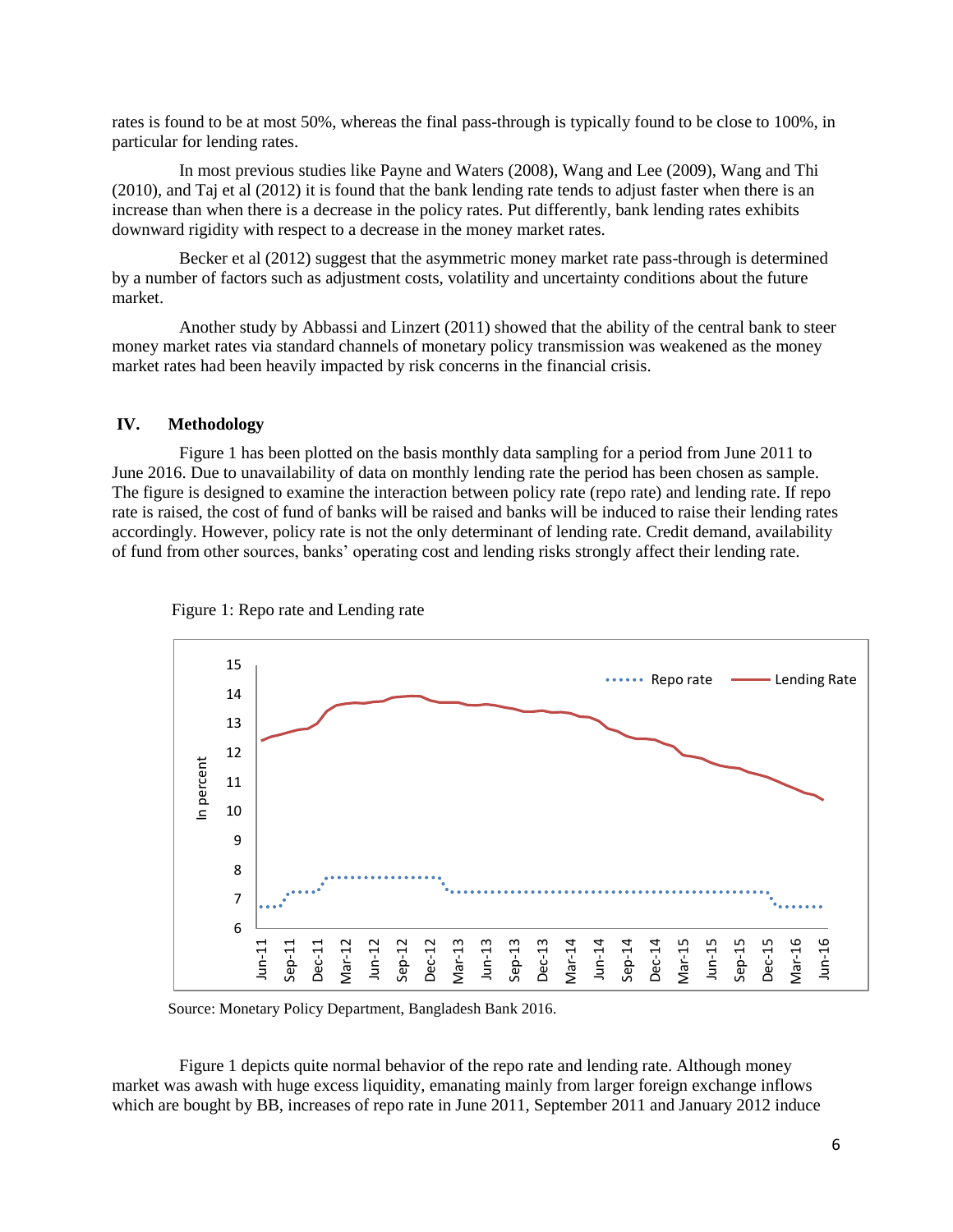banks to raise their lending rate. In February 2013, BB again lowered repo rate by fifty basis points to boost up private sector investment in the face of comfortable inflationary situation and moral suasion was also strengthened. This time, however, lowering repo rate takes time to induce banks to bring down their lending rate as there were huge excess liquidity with the banks and lack of adequate credit demand. This paper thus finds weaker relationship between the repo rate and lending in the later part of the sample.

May be huge foreign exchange inflows; and thereby excess liquidity with the banks impacted this time lag. In addition, downward price rigidity-type mentality also worked in this period. One hundred basis points, instead of fifty basis points, fall of repo rate could have shortened this time lag as the weaker relationship between Repo rate and lending rate. Moreover, other monetary policy tools were not used as there was excess liquidity in the market. However, after FY15 lending rates started falling, credit to private sector goes up; and hence  $M<sub>2</sub>$  growth.

From the figure 1 it seems to have a positive relationship between repo rate and lending rate. However, to see whether the series are stationary or not this study carries out a unit root test of both data series. The result of the test is given below in a table.

| Variables    | Level    |          |          |  |  |
|--------------|----------|----------|----------|--|--|
|              | ADF test | PP test  | Decision |  |  |
|              |          |          |          |  |  |
| Lending rate | $-3.49*$ | $-3.62*$ | I(0)     |  |  |
| Repo rate    | $-3.72*$ | $-4.17*$ | I(0)     |  |  |

#### Table 1: Unite Root Tests

Note: The lag length was selected basing on Schwarz"s Bayesian Information Criterion. \* represents statistical significance at 5 percent.

Source: Monetary Policy Department, Bangladesh Bank 2016.

As the table shows, both lending and repo rate series have no unit root which means both series are stationary. Then granger causality test is carried out to know the impact of one on another. In order to know whether the data series cause each other pair-wise Granger Causality Tests are carried out.

# Table 2: Granger Causality Tests

| Reporate does not Granger Cause Lending rate  |                  |             |  |  |  |
|-----------------------------------------------|------------------|-------------|--|--|--|
| F-Statistic at                                | Lag 1            | 20.50(0.00) |  |  |  |
|                                               | Lag <sub>2</sub> | 4.81(0.00)  |  |  |  |
| Lending rate does not Granger Cause Repo rate |                  |             |  |  |  |
| F-Statistic at                                | Lag 1            | 5.30(0.02)  |  |  |  |
|                                               | Lag 2            | 6.40(0.00)  |  |  |  |

Note: The p-values of each statistic are in the parentheses

Source: Monetary Policy Department, Bangladesh Bank 2016.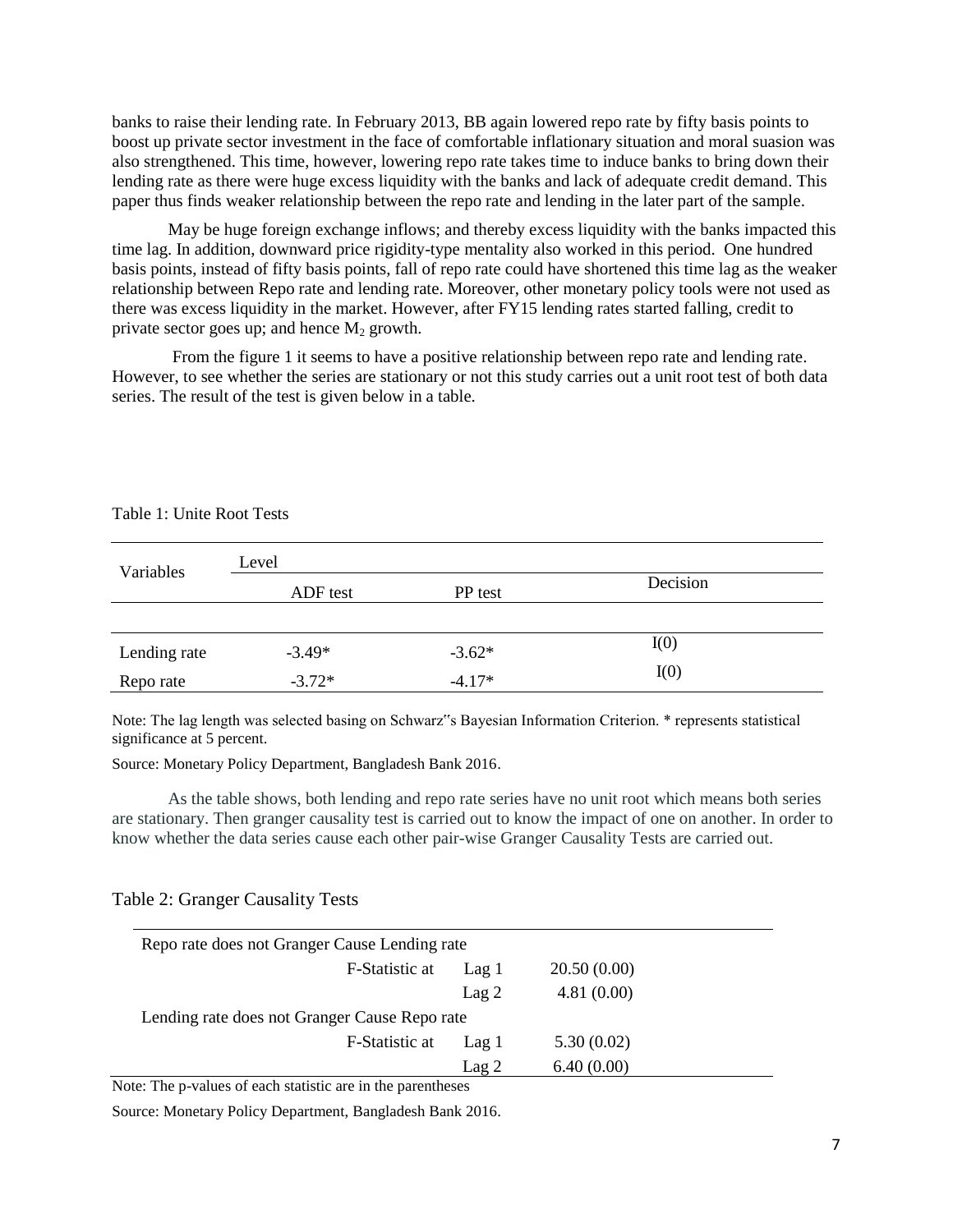Results of granger causality tests suggest that null hypothesis is rejected in each case. In other words, both variables have granger cause on each other. However, changes in the lending rate strongly cause changes in the repo rate.

As there is granger causality, the study takes Vector Auto Regression (VAR) estimates in consideration. Before estimating VAR the study requires to determine lag length. All lag length criteria like the Akaike information criterion, Schwarz information criterion, and Hannan-Quinn information criterion suggest the lag length of 2 as optimal choice. VAR estimates are as follows:

Table 3: Vector Autoregression Estimates

Sample (adjusted): 2011M03 2016M06 Included observations: 64 after adjustments

|                        | Lending Rate    | Repo Rate       |
|------------------------|-----------------|-----------------|
| Lending Rate $(-1)$    | $1.50(0.12)^*$  | $0.38(0.15)^*$  |
| Lending Rate $(-2)$    | $-0.46(0.13)$ * | $-0.34(0.15)^*$ |
| $\text{Repo Rate}(-1)$ | $-0.16(0.11)$   | $0.59(0.13)*$   |
| Repo Rate $(-2)$       | 0.03(0.10)      | 0.18(0.12)      |
| Constant               | 0.41(0.23)      | $1.17(0.27)^*$  |

Note: Data in parentheses indicate standard errors. The sign of \* is labeled when the coefficient is significant at the 5 percent level. Source: Monetary Policy Department, Bangladesh Bank 2016.

The VAR estimates show that lending rate has a positive impact on both repo rate and lending rate itself in a 1 period lag. But after 2 periods lending rate has a negative impact on both repo rate and lending rate itself which appears to be quite contradictory. Similarly, in 1 period lag repo impacts lending rate negatively but repo itself positively. This also seems to be contradictory. As there is inconclusive result reflected in the VAR estimation, impulse response to each other is also checked.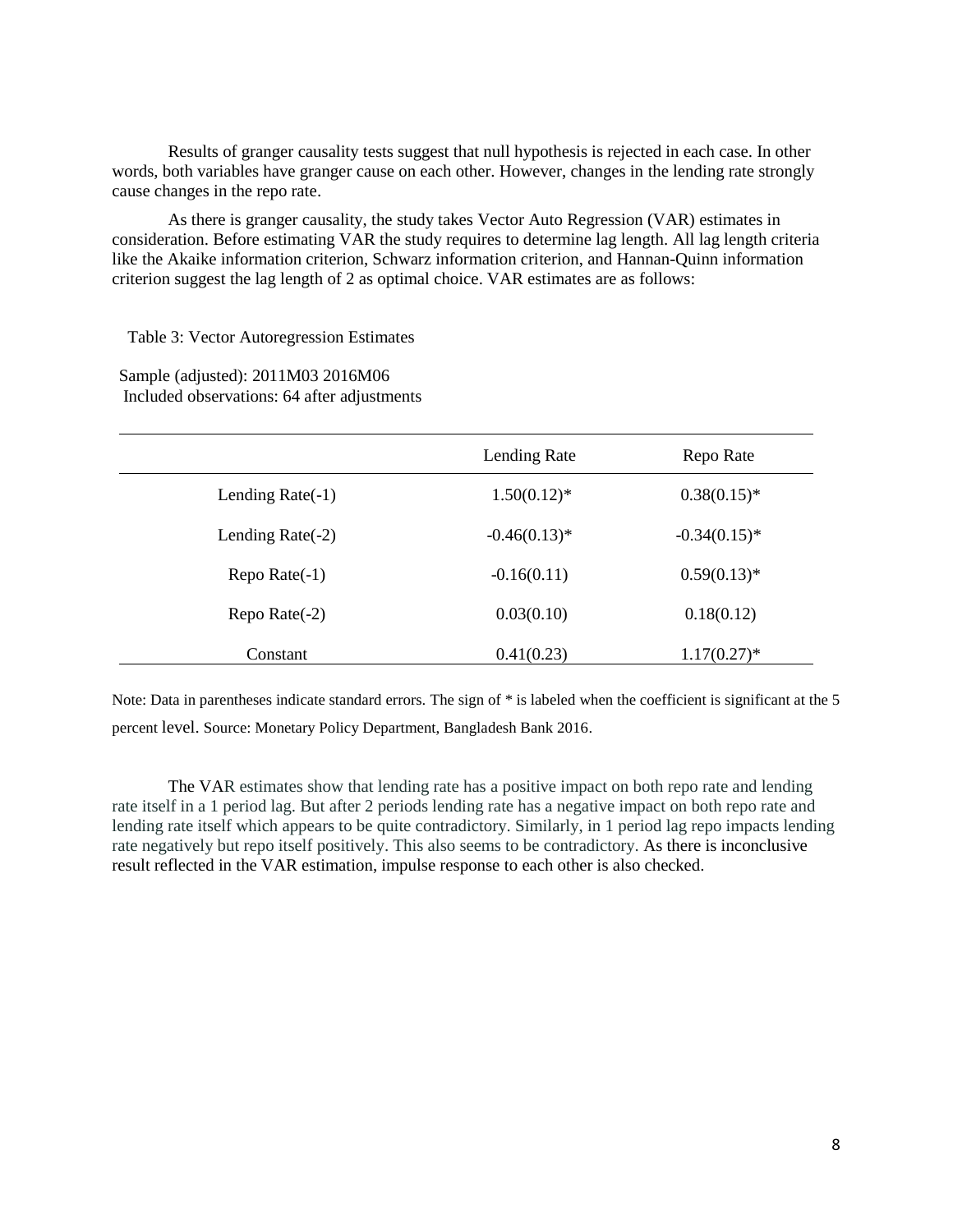

Figure 2: The impulse response function of the repo rate and lending rate

The impulse response function suggests that repo rate responds to lending rates positively. That means if lending rate increases repo rate will be increased and vice versa. However, lending rate does not respond to the changes of the repo rate as seen in the lower part of figure 2. This might be happened due to little contribution of the repo rate in determining lending rate. From February 2013 till to date the repo rate has been lowered only twice (once in February 2013 another is in February 2016) during which banks were awash with excess fund. Credit demand was subdued. The banks hardly borrowed fund from BB. So changing the repo rate does not affect their cost of fund and hence lending rate was unaffected.

# **V. Conclusion**

Main objective of this note was to examine the interaction between repo rate and lending rate. As discussed above, the repo rate responds to the changes in lending rate though lending rate sometimes does not respond to the changes in repo rate..

The conventional belief states that the policy rates influence banks' lending rate through the interest rate channel. However, the study finds that the lending rates influence the policy rates but the policy rates hardly affect lending rates. This might be happened due to banks were awash with excess liquidity and they did not come to BB for repo transactions for most of the time period of the sample data. Moreover, when the repo rate is increased (contractionary approach), it is done frequently 4 times in a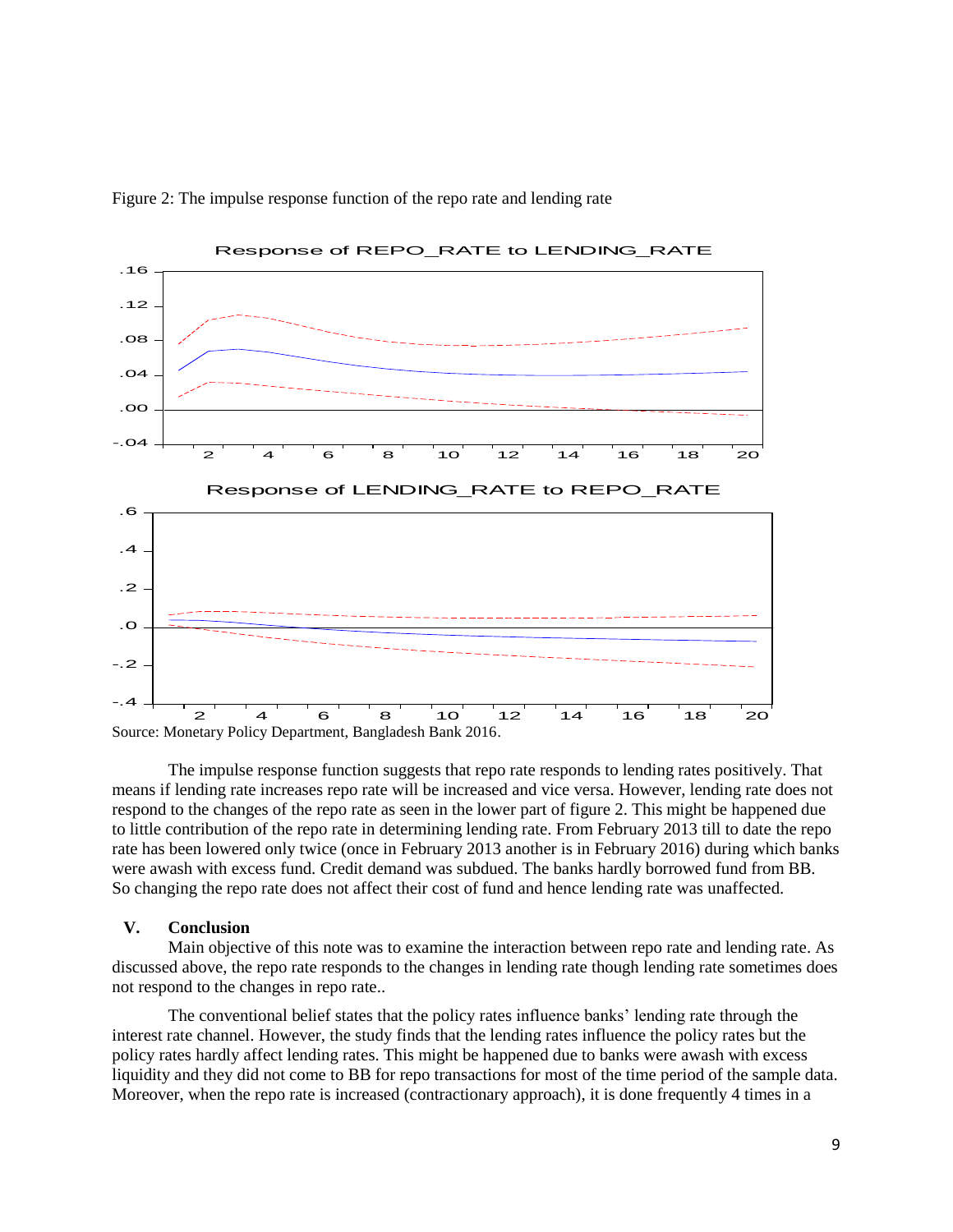year, reserve ratios are also increased by fifty basis points in December 2010 and some MOUs (Memorandum of Understandings) are also carried out with state owned commercial banks. As a result of all these efforts, lending rate went up in the early part of the sample as seen in figure 1. The repo rate was decreased once in February 2013 and it was not changed anymore until January 2016. Other monetary tools were not changed and banks hardly took fund from BB through repo transactions. Consequently, the desired impact of the repo rate was not found.

In order to have desired impact of changing the policy rates on lending rates, BB needs to take some factors into consideration:

- Monetary policy stance needs to be more transparent whether it is expansionary, contrationary or in-between the two based on economic fundamentals,
- it needs to be more pro-active, meaning that there should have some forecast targets based on various sophisticated econometric models along with judgment, and to attain these targets, BB should take necessary policy measures in advance, considering time lag between policy action and its responses,

 The Policy rates need to be changed frequently whenever BB thinks to do so and administered interest rates like national savings certificate rate should be market based or at least linked with some market based interest rates such as that of bonds,

 Along with policy rates, other monetary tools need to be changed in the same direction to impact the target values effectively.

 Banks must have fund dependency on BB, and investment demand must be boosted up by fiscal measures in co-ordination with monetary policy.

Reviewing the interaction between the policy rate and lending rate during the sample period, it can be said that further in-depth research is required in this area since this study's finding challenges the conventional wisdom that the policy rate influences the lending rate usually in a stronger way than vice versa.